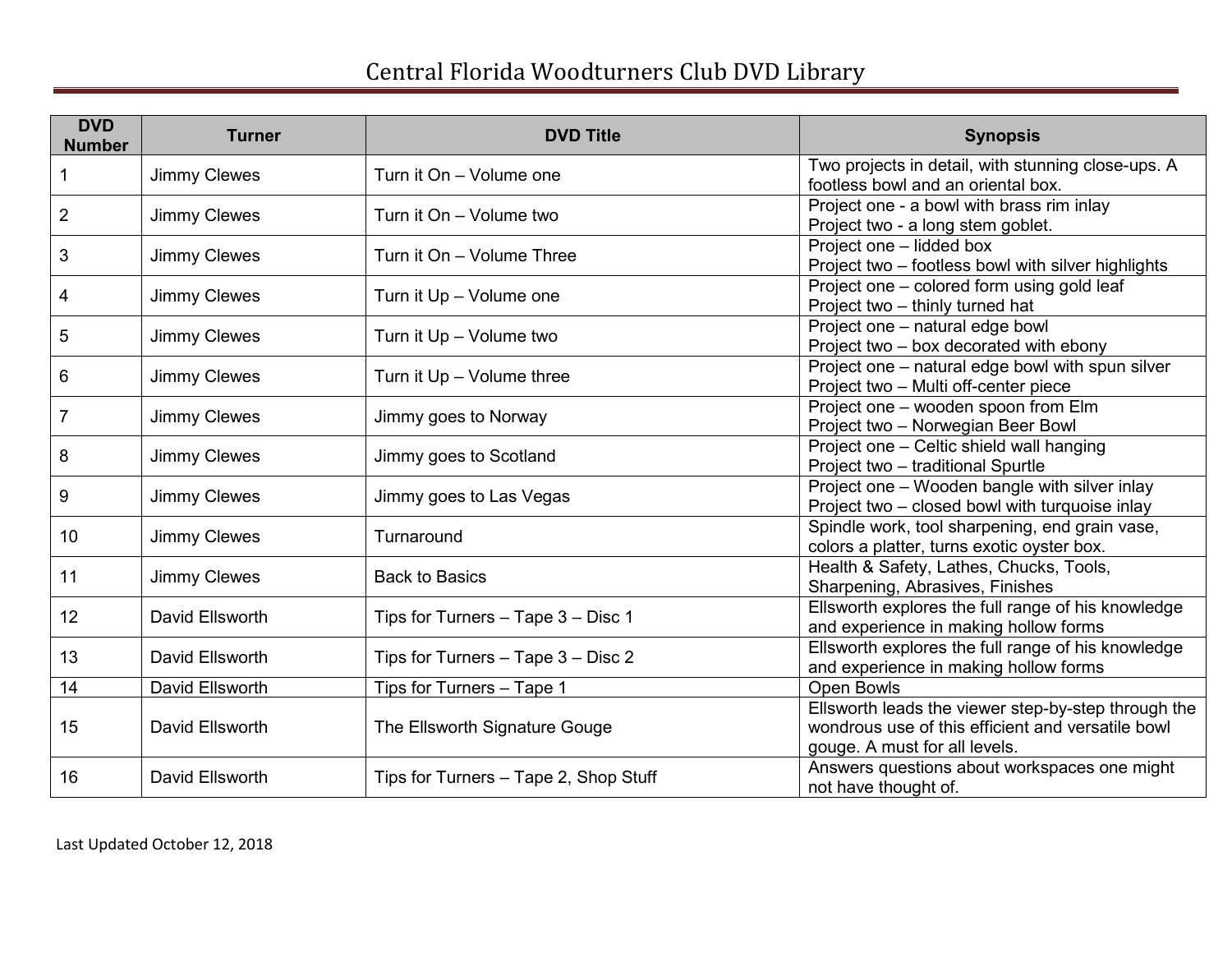| <b>DVD</b><br><b>Number</b> | <b>Turner</b>       | <b>DVD Title</b>                                     | <b>Synopsis</b>                                                                                                |
|-----------------------------|---------------------|------------------------------------------------------|----------------------------------------------------------------------------------------------------------------|
| 17                          | David Ellsworth     | Tips for Turners – Tape 'T' Tools for Hollow Turning | How to make and use special tools and hollow<br>forms                                                          |
| 18                          | Alan Lacer          | The Skew Chisel - The Dark Side, The Sweet Side      | Learn to handle the most challenging tool in all of<br>woodturning                                             |
| 19                          | Alan Lacer          | Woodturning Shop made Tools and Jigs                 | Simple tools for making tools. Types of steel, quick<br>change handle, thin kerf parting tool. Various jigs.   |
| 20                          | Alan Lacer          | Projects along the Woodturning Trail Disc 1          | Review sharpening, exercise to develop tool<br>control, make several projects                                  |
| 21                          | Alan Lacer          | Projects along the Woodturning Trail Disc d2         | Review sharpening, exercise to develop tool<br>control, make several projects                                  |
| 22                          | <b>Neil Scobie</b>  | Making an Erosion Bowl                               | Neil shows the designing, turning, carving with<br>hand and power tools, sanding and finishing this<br>bowl    |
| 23                          | <b>Neil Scobie</b>  | Making a Wave Rim Bowl                               | Neil shows the designing, turning, carving with<br>hand and power tools, sanding and finishing this<br>bowl    |
| 24                          | <b>Neil Scobie</b>  | Making a Tree Platter                                | Neil shows the designing, turning, carving with<br>hand and power tools, sanding and finishing this<br>platter |
| 25                          | Joe Ruminski        | <b>Beginning Spindles to Bowls</b>                   | Instruction on Spindle turning and Bowls                                                                       |
| $\overline{26}$             | <b>Stuart King</b>  | How to Turn Wooden Flowers                           | <b>Turning flowers</b>                                                                                         |
| 27                          | <b>Beth Ireland</b> | Turning Outside the Box                              | Learn to make a Band saw Box, various ways of<br>mounting your box on the lathe                                |
| 28                          | David Springett     | <b>Woodturning Wizardry</b>                          | Wood choice, mathematics, jigs & chucks, making<br>points on sphere, turning spheres, safety, tool<br>making   |
| 29                          | David Springett     | Elliptical Turning, an Introduction                  | Making the oval chuck, how it works, preparation<br>and cutting, fitting.                                      |
| 30                          | Rex & Kip           | <b>Turning Pens</b>                                  | Euro pen w/variations, American Roller ball and<br>fountain, turning various media, plus tips and tricks       |
| 31                          | Rex & Kip           | Woodturning Projects Vol. one                        | Bud Vase, Green Bowl, Wall Clock, Christmas<br>Ornament, Spinning Top, Curly Fries.                            |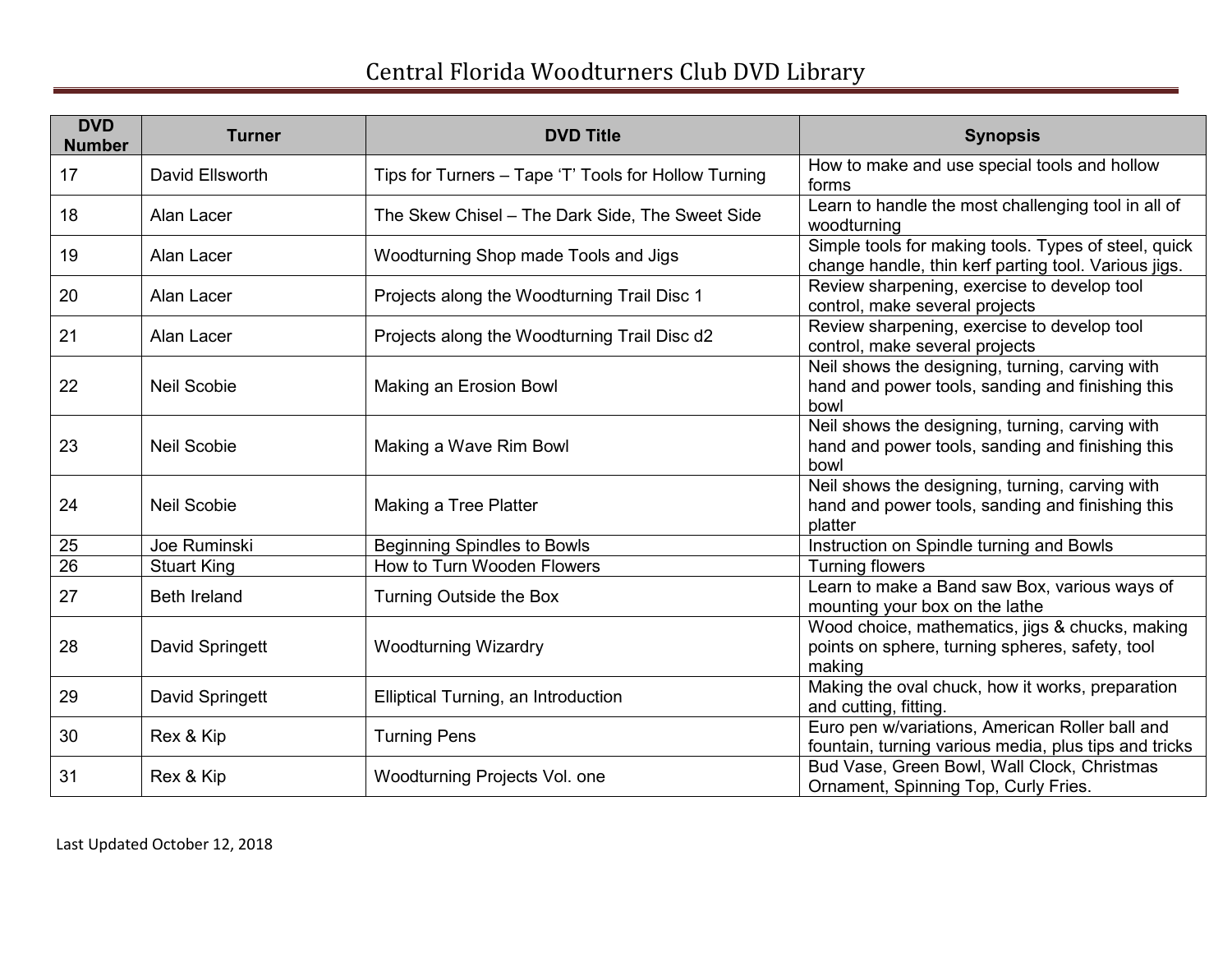| <b>DVD</b><br><b>Number</b> | <b>Turner</b>                             | <b>DVD Title</b>                      | <b>Synopsis</b>                                                                                                                |
|-----------------------------|-------------------------------------------|---------------------------------------|--------------------------------------------------------------------------------------------------------------------------------|
| 32                          | Rex & Kip                                 | Woodturning Projects Vol. two         | Hour Glass, Toothpick Holder, Stick Pin, Carving<br>Mallet, Egg, Peppermill.                                                   |
| 33                          | Rex & Kip                                 | Woodturning Projects Vol. three       | Fridge magnet, Dry Bowl, Bottle Stopper, Game<br>Call, Tool Handle                                                             |
| 34                          | Rex & Kip                                 | Woodturning Projects Vol. four        | Oil Lamp, Desk Clock, Pizza Cutter, Sphere, Egg<br>Kaleidoscope, Doorstop                                                      |
| 35                          | Michael O'Donnell                         | <b>Woodturning Turning Green Wood</b> | Cross grain and end-grain techniques, translucent<br>thin bowls, some with natural edges                                       |
| 36                          | Ray Key                                   | The Basic Box                         | Step-by-step secrets of turning gallery-quality<br>turned boxes                                                                |
| 37                          | Ray Key                                   | The Capsule Box                       | Step-by-step secrets of turning gallery-quality<br>turned boxes                                                                |
| 38                          | Ray Key                                   | The Finial Box                        | Step-by-step secrets of turning gallery-quality<br>turned boxes                                                                |
| 39                          | <b>Stuart Batty &amp; Mike</b><br>Mahoney | Two Ways to Make a Bowl               | They discuss basics, tool angles, push vs. pull,<br>spigots & chucks, inside cuts, special grinds, drying<br>and helpful tips. |
| 40                          | Mike Mahoney                              | Hollow Forms and Urns, A Workshop     | Tool selection, wall thickness, design ideas,<br>vacuum chucking, capacity of urn, design,<br>threaded lids with a finial      |
| 41                          | <b>Trent Bosch</b>                        | <b>Decorative Utility Bowls</b>       | Wood lot to band saw, to lathe turned rough, drying<br>techniques, re-turn bowl, decorative techniques                         |
| 42                          | <b>Trent Bosch</b>                        | Sculpting Wood Beyond the Lathe       | Shows in detail tools and techniques used after<br>work is removed from lathe                                                  |
| 43                          | <b>Binh Pho</b>                           | Thin Wall Turning                     | Bowl turning, open grain vessel, winged vessel                                                                                 |
| $\overline{44}$             | <b>Binh Pho</b>                           | Surface Design on Thin Wall Turning   | Airbrushing, piercing, texturing, gallery                                                                                      |
| 45                          | <b>Curt Theobald</b>                      | Introduction to Segmented Turning     | Step-by-step process to get precise jigs and<br>accurate glue joints in segmented turnings                                     |
| 46                          | <b>Curt Theobald</b>                      | <b>Segmented Patterns</b>             | Start to finish blueprint to the finished bowl.                                                                                |
| 47                          | <b>Tim Yoder</b>                          | <b>Woodturning Workshop</b>           | From tree to bowl, shows how to turn a dried bowl<br>blank into a finished bowl                                                |
| 48                          | Johannes Michelsen                        | Creates the Original Wood hat         | Go from chain sawing to turning on the lathe to<br>constant thickness to completion                                            |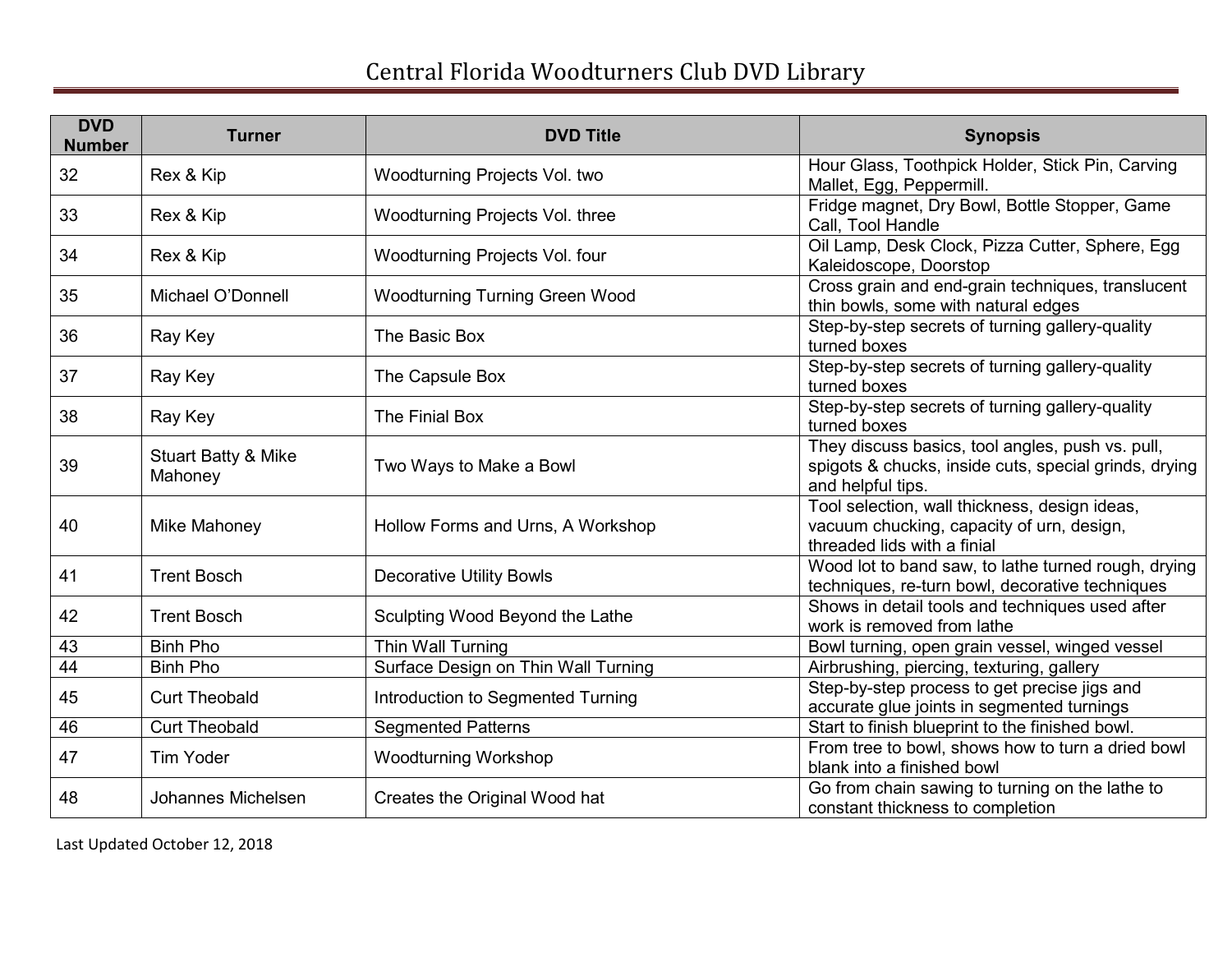| <b>DVD</b><br><b>Number</b> | <b>Turner</b>           | <b>DVD Title</b>                                                    | <b>Synopsis</b>                                                                                                                                                                                                                                                                                          |
|-----------------------------|-------------------------|---------------------------------------------------------------------|----------------------------------------------------------------------------------------------------------------------------------------------------------------------------------------------------------------------------------------------------------------------------------------------------------|
| 49                          | <b>Malcolm Tibbetts</b> | Getting Started - Volume One                                        | Bandsaw bowl, Checkered Hollow Form,<br><b>Segmented Ring Construction</b>                                                                                                                                                                                                                               |
| 50                          | <b>Malcolm Tibbetts</b> | Tips, Tricks and Feature Ring - Volume Two                          | This 2-hour DVD is mostly about "feature rings" -<br>various ways to enhance segmented vessels.<br>Detailed instruction is offered on all the styles of<br>work that are shown on the front cover. The<br>techniques shown should provide the tools to take<br>your segmented turning to the next level. |
| 51                          | Larry Fox               | <b>Creating "Outlays" From Inlays</b>                               | Using Turquoise & other materials                                                                                                                                                                                                                                                                        |
| 52                          | Larry Fox               | <b>Creating Creative Inlays</b>                                     | 7-Step process for inlaying, filling natural checks &<br>Cracks, Inlays inside & Outside of vessel, natural<br>or made with tools.                                                                                                                                                                       |
| 53                          | <b>Steven Russell</b>   | Bowl Turning: Step by Step<br>Disc one                              | Chain sawing. cutting blank round, lathe<br>mounting options, shear scraping,<br>drying                                                                                                                                                                                                                  |
| 54                          | <b>Steven Russell</b>   | Bowl Turning: Step by Step<br>Disc two                              | Mounting dry bowl, truing up, finish turning, adding<br>decorative design, finish interior, power sanding,<br>completing the foot.                                                                                                                                                                       |
| 55                          | <b>Kirk DeHeer</b>      | <b>Sharpening Demystified</b>                                       | A complete and Concise Guide to<br>Sharpening your Woodturning Tools.                                                                                                                                                                                                                                    |
| 56                          | <b>Richard Raffan</b>   | <b>Turning Wood</b>                                                 | Shows sharpening, stand and movement<br>at lathe, skew use with ease, manipulate<br>gouges effectively, secure stock to lathe                                                                                                                                                                            |
| 57                          | Cindy Drozda            | Cindy Drozda's Fabulous Finial Box                                  | If you are interested in making boxes, turning<br>finials, or improving your woodturning skills, this<br>video is for you!                                                                                                                                                                               |
| 58                          | Cindy Drozda            | Cindy Drozda's Finial Star                                          | Step-by-Step procedure to make finial star lidded<br>bowl, use colored dyes, finial design tips, 3 basic<br>cuts                                                                                                                                                                                         |
| 59                          | <b>Brian McEvoy</b>     | Brian McEvoy's secrets to Mastering the<br>Large Captive Boring Bar | This DVD will show you the process from raw wood<br>to sanded piece in easy to follow steps.                                                                                                                                                                                                             |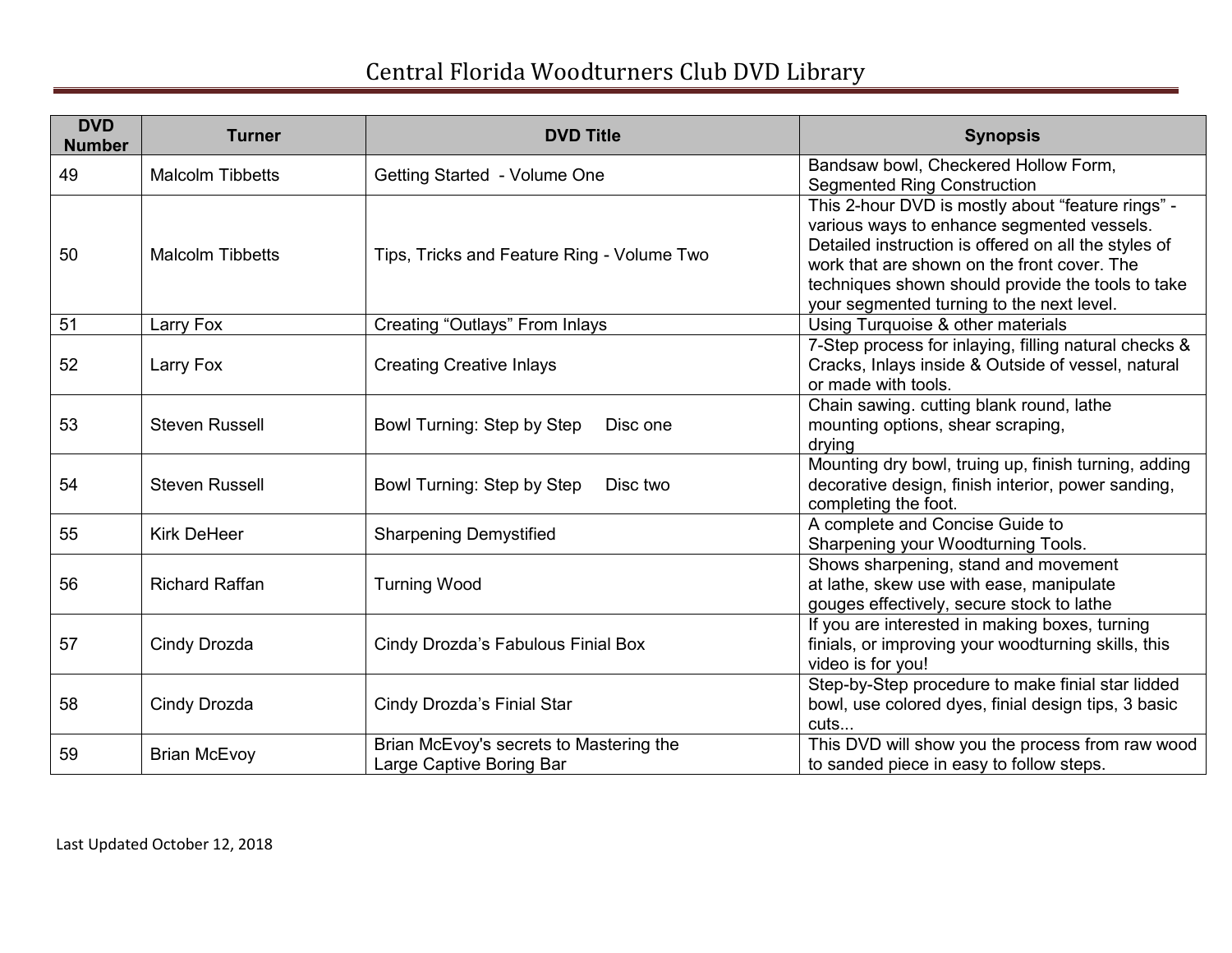| <b>DVD</b><br><b>Number</b> | <b>Turner</b>                      | <b>DVD Title</b>                                                                                        | <b>Synopsis</b>                                                                                                                                                                                                         |
|-----------------------------|------------------------------------|---------------------------------------------------------------------------------------------------------|-------------------------------------------------------------------------------------------------------------------------------------------------------------------------------------------------------------------------|
| 60                          | <b>Brian McEvoy</b>                | Brian McEvoy's secrets to Creating Two<br><b>Piece Hollow Forms</b>                                     | After you master the two piece hollow<br>form, you can let your imagination run wild and use<br>this simple technique to turn out museum quality<br>work,                                                               |
| 61                          | <b>Brian McEvoy</b>                | Brian McEvoy's secrets to Wood burning,<br>Airbrushing, Texturing & Piercing<br>Embellishment<br>Disc 1 | Proj: 1 - Woodburn Walrus on Thin Walled Deep<br>Vessel, Proj: 2 - Woodburn a Grouse Feather on 2-<br>pc hollow form. Proj: 3 - Airbrush & Piercing a<br>ribbon vase.                                                   |
| 62                          | <b>Brian McEvoy</b>                | Brian McEvoy's secrets to Wood burning,<br>Airbrushing, Texturing & Piercing<br>Embellishment<br>Disc 2 | Proj: 4 - Texturing, Airbrushing & Piercing a<br>beautiful emperor penguin.                                                                                                                                             |
| 63                          | Reed Gray aka Robo<br><b>Hippy</b> | Bowl Coring with the McNaughton                                                                         | Demos & discussion on the tool, parts & pieces,<br>mounting the bowl blank, sharpening, coring a<br>standard bowl, finding bottom of the bowl,                                                                          |
| 64                          | Eli Avisera                        | A Master's Course in Woodturning Series 3<br>Episode 1 Segmented Star Blanks                            | Eli demonstrates his method of producing his<br>trademark segmented star blank. There are two<br>basic types of segmented star blanks. Both are<br>explained.                                                           |
| 65                          | Eli Avisera                        | A Master's Course in Woodturning Series 3<br>Episode 2 Rude Osolnik Candlesticks                        | Eli demonstrates spindle turning methods by<br>producing a pair of Rude Osolnik style candlesticks<br>from a pre-determined plan, using the segmented<br>star blank made in Episode 1.                                  |
| 66                          | Eli Avisera                        | A Master's Course in Woodturning Series 3<br>Episode 3 Segmented and Textured Bowl                      | Eli shows the formula to calculate the sizes of<br>segments for any size bowl, included cutting,<br>laminating, gluing, clamping and turning techniques<br>are shown finishing with texturing embellishment<br>methods. |
| 67                          | Eli Avisera                        | A Master's Course in Woodturning Series 3<br>Episode 4 The Inlaid Bowl                                  | Eli begins by making the outside form of a standard<br>bowl. Then the magic begins by cutting V slots into<br>the profile and then inserting laminated segments.                                                        |
| 68                          | Eli Avisera                        | A Master's Course in Woodturning Series 3<br>Episode 5 The Goblet Box                                   | He turns a long thin goblet box utilizing the<br>segmented star blank and shows possible<br>variations.                                                                                                                 |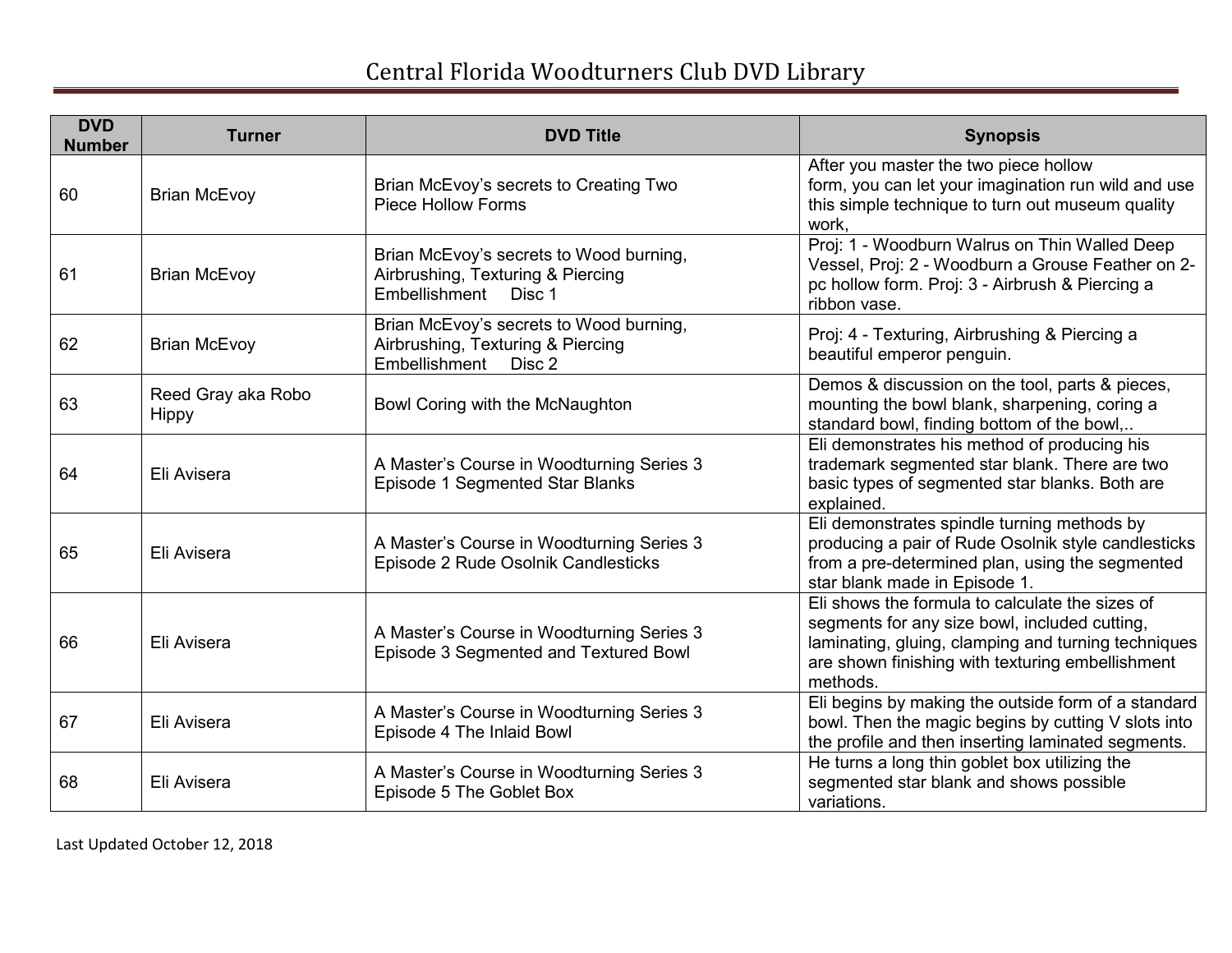| <b>DVD</b><br><b>Number</b> | <b>Turner</b>       | <b>DVD Title</b>                                                    | <b>Synopsis</b>                                                                                                                                                                                                              |
|-----------------------------|---------------------|---------------------------------------------------------------------|------------------------------------------------------------------------------------------------------------------------------------------------------------------------------------------------------------------------------|
| 69                          | Eli Avisera         | A Master's Course in Woodturning Series 3<br>Episode 6 The Star Box | He demonstrates a beautiful variance of box<br>making that holds potential for similar box making<br>projects. Once made, Eli's Star box is then<br>decorated using color and piercing.                                      |
| 70                          | Eli Avisera         | A Master's Course in Woodturning Series 3<br>Episode 7 Hollow Forms | He turns a hollow form from green wood.<br>He uses a form without sides to demo what the<br>tools is actually doing, also uses a laser guided tool<br>rig. He finishes the hollow form by demonstrating<br>piercing methods. |
| 71                          | <b>Mick Hanbury</b> | Satellite Bowl<br>Disc 1                                            | It incorporates most woodturning skills.<br>Starting with the base which is bowl turning.<br>Moving on to the lid which is precision hollowing.<br>Ending with spindle turning for the finial.                               |
| 72                          | Mick Hanbury        | Satellite Bowl<br>Disc 2                                            | It incorporates most woodturning skills.<br>Starting with the base which is bowl turning.<br>Moving on to the lid which is precision hollowing.<br>Ending with spindle turning for the finial.                               |
| 73                          | Sue Harker          | Bowl in Bowl A Perfect Partnership Disc 1                           | Bowl in Bowl incorporates off-center turning, inlay,<br>piercing, coloring, Texturing and much more.                                                                                                                         |
| 74                          | Sue Harker          | Bowl in Bowl A Perfect Partnership Disc 2                           | Bowl in Bowl incorporates off-center turning, inlay,<br>piercing, coloring, Texturing and much more.                                                                                                                         |
| 75                          | Lyle Jamieson       | Bowl Basics The Easy Way<br>Disc 1                                  | Covers Basic elements, between centers, grain<br>orientation, lathe, grinds, design considerations,<br>much, much, more.                                                                                                     |
| 76                          | Lyle Jamieson       | <b>Bowl Basics The Easy Way</b><br>Disc 2                           | Clean up face, shaping back of bowl, push cut, wall<br>thickness, clean final cut, finishes, much, much,<br>more.                                                                                                            |
| 77                          | Lyle Jamieson       | In-depth Hollowing Techniques - Made the<br>Easy Way                | Blank preparation, between centers on balance<br>point, balancing grain, transfer of power, much,<br>much more.                                                                                                              |
| 78                          | Lyle Jamieson       | Hollow Forms The Easy Way                                           | Understand hollowing process, setup system<br>correctly, get in control.                                                                                                                                                     |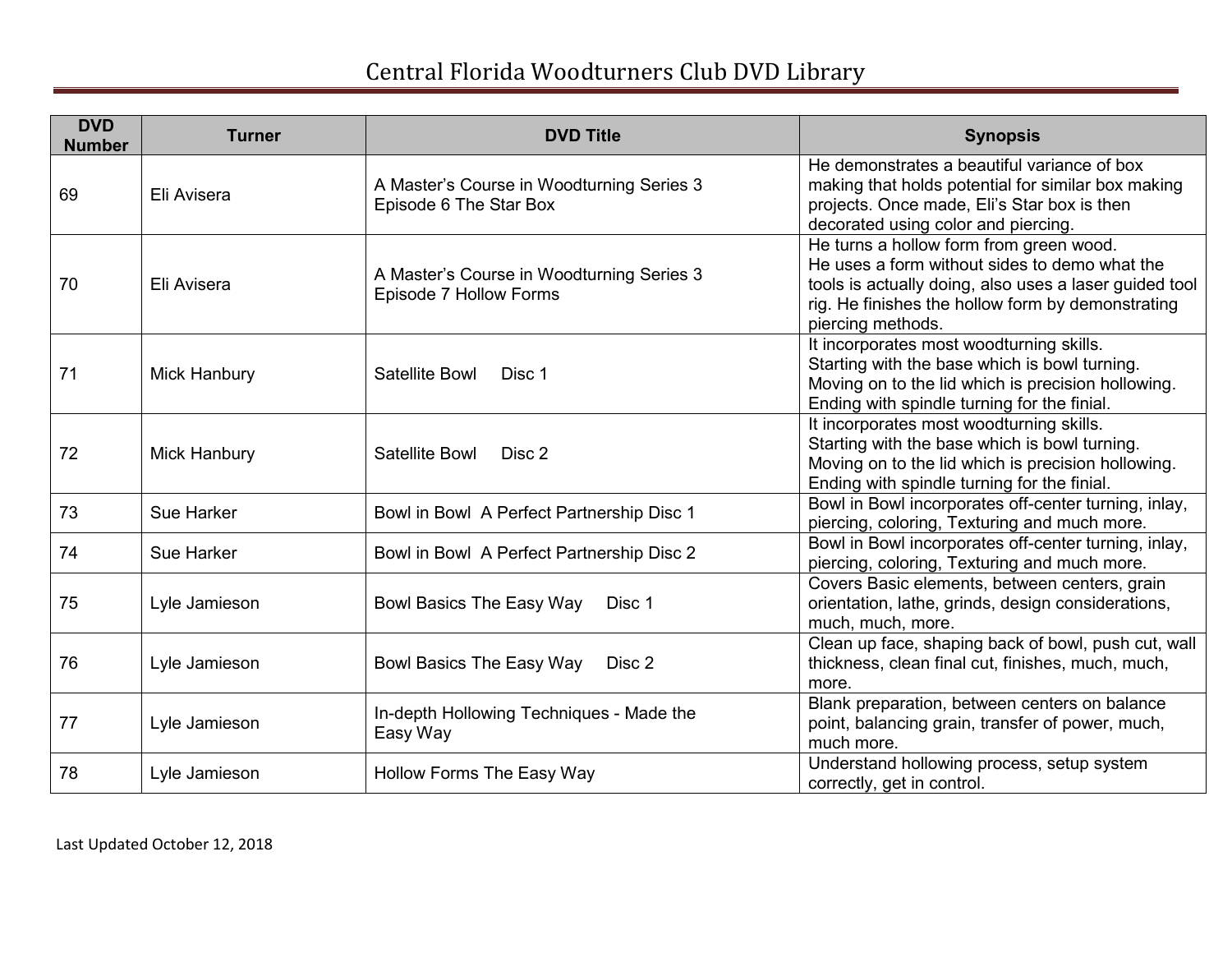| <b>DVD</b><br><b>Number</b> | <b>Turner</b>         | <b>DVD Title</b>                                                            | <b>Synopsis</b>                                                                                                                                                                                                                             |
|-----------------------------|-----------------------|-----------------------------------------------------------------------------|---------------------------------------------------------------------------------------------------------------------------------------------------------------------------------------------------------------------------------------------|
| 79                          | <b>Barry Gross</b>    | <b>Turning Acrylic Materials</b>                                            | Sharpening Techniques, Tool Techniques, Drill<br>Acrylic Blanks, Casting Your Own Blanks, CA Glue<br>Tricks, Buffing & Finishing                                                                                                            |
| 80                          | <b>Jeff Salter</b>    | Spiraling Into Control introducing the Cable<br><b>Driven Spiral System</b> | He moves from the traditional method of creating<br>helical spirals to using the cable driven spiral<br>system and provides detailed component level<br>description of the cable driven system you can<br>create for your own lathe.        |
| 81                          | <b>Ted Sokolowski</b> | Making a Peppermill                                                         | A complete course on making a peppermill and<br>matching salt shaker or salt mill with strong<br>emphasis on design elements.                                                                                                               |
| 82                          | <b>Ted Sokolowski</b> | <b>Metal Inlay Techniques</b>                                               | This DVD covers all you need to know from getting<br>started with your first inlay project to advanced<br>carving and inlaying techniques.                                                                                                  |
| 83                          | <b>Ted Sokolowski</b> | <b>Making Candlesticks Disc 1</b>                                           | A guide to adding metal spun accents to wood<br>turned projects.                                                                                                                                                                            |
| 84                          | <b>Ted Sokolowski</b> | <b>Making Candlesticks Disc 2</b>                                           | Ted's Goody Box - Make a Trim Tool, Tool Rest,<br>Combo Tool, The perfect Egg, plus extras.                                                                                                                                                 |
| 85                          | <b>Bob Neill</b>      | A Burning Ambition - Mastering Pyrography Disc 1                            | Bob has produced a much anticipated film for<br>pryrographers just getting started, or for those<br>looking for new directions in preparation for more<br>challenging projects.                                                             |
| 86                          | <b>Bob Neill</b>      | A Burning Ambition - Mastering Pyrography Disc 2                            | Bob has produced a much anticipated film for<br>pryrographers just getting started, or for those<br>looking for new directions in preparation for more<br>challenging projects.                                                             |
| 87                          | <b>Terry Scott</b>    | Manta Ray Bowl Disc 1                                                       | Influenced by the sea surrounding New Zealand,<br>Terry turns a winged bowl inspired by the manta<br>rays that swim the shallow warm waters. The<br>video features all the steps to turn, texture and<br>color his signature Manta Ray bowl |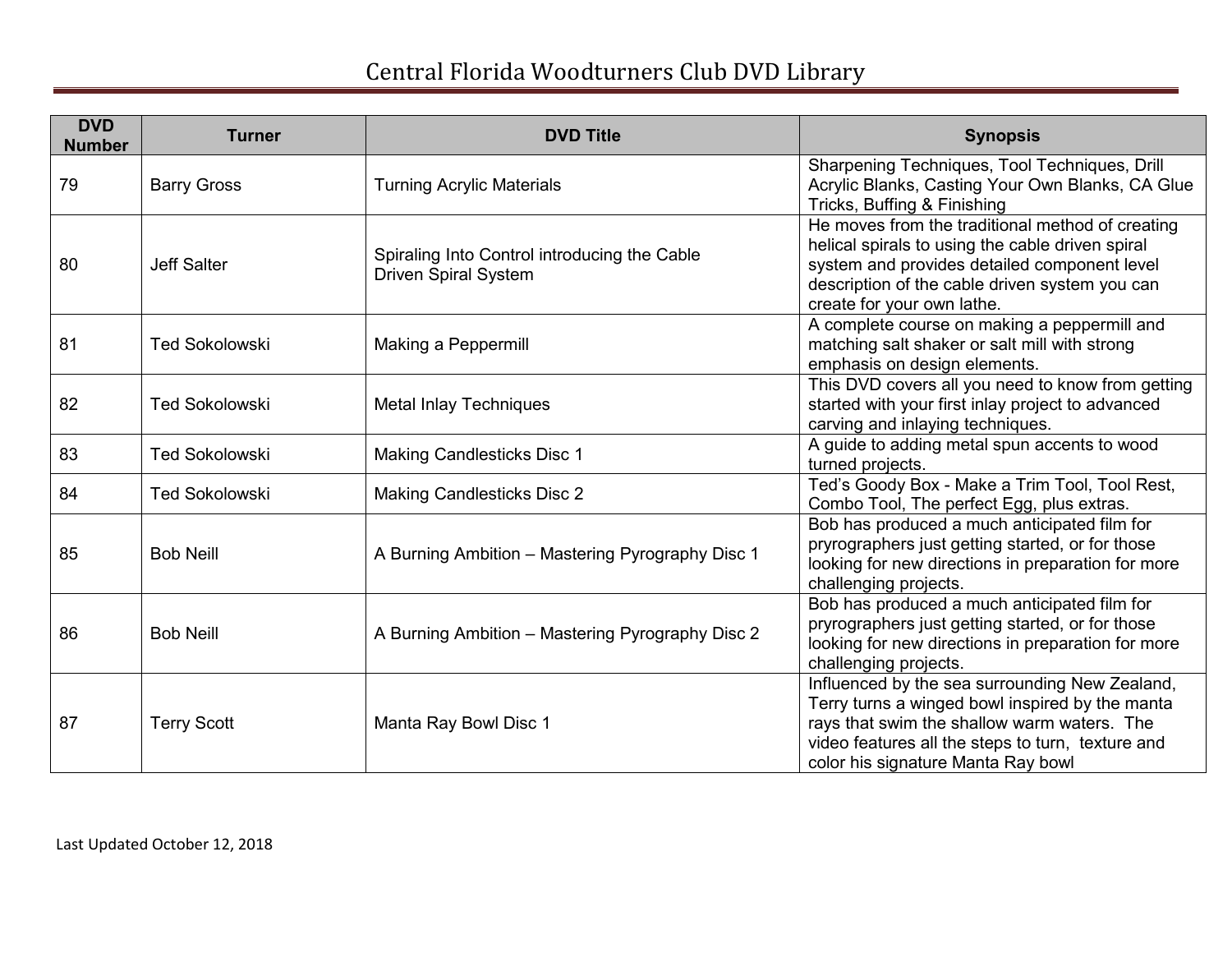| <b>DVD</b><br><b>Number</b> | <b>Turner</b>      | <b>DVD Title</b>                                                               | <b>Synopsis</b>                                                                                                                                                                                                                             |
|-----------------------------|--------------------|--------------------------------------------------------------------------------|---------------------------------------------------------------------------------------------------------------------------------------------------------------------------------------------------------------------------------------------|
| 88                          | <b>Terry Scott</b> | Manta Ray Bowl Disc 2                                                          | Influenced by the sea surrounding New Zealand,<br>Terry turns a winged bowl inspired by the manta<br>rays that swim the shallow warm waters. The<br>video features all the steps to turn, texture and<br>color his signature Manta Ray bowl |
| 89                          | <b>Terry Scott</b> | Midas Bowl Disc 1                                                              | The second installment in Terry's winged bowl<br>series. The video features all the steps to turn,<br>texture, carve and color his signature Midas bowl                                                                                     |
| 90                          | <b>Terry Scott</b> | Midas Bowl Disc 2                                                              | The second installment in Terry's winged bowl<br>series. The video features all the steps to turn,<br>texture, carve and color his signature Midas bowl                                                                                     |
| 91                          | Mark Raby          | Finishing and Coloring - A complete guide to<br>achieving professional results | Packed with hints and tips to enable both the<br>novice and experienced wood turner to achieve a<br>beautiful finish to their project with advice on<br>selecting the right product to enhance their work.                                  |
| 92                          | Lisa Raby          | Learn to Burn – A complete guide to Pyrography                                 | Lisa guides you through which machines to use,<br>how to make different tips and how to get your<br>picture onto the wood and ready to burn.                                                                                                |
| 93                          | John Berkeley      | Screwples - A Definitive guide to Hand Thread<br>Chasing Disc 1                | The film takes you through a comprehensive<br>journey into the art of laying threads onto wood and<br>will sweep away any fears of using the specialty<br>tools.                                                                            |
| 94                          | John Berkeley      | Screwples - A Definitive guide to Hand Thread<br>Chasing Disc 2                | The film takes you through a comprehensive<br>journey into the art of laying threads onto wood and<br>will sweep away any fears of using the specialty<br>tools.                                                                            |
| 95                          | Alan Lacer         | Son of Skew                                                                    | Using only skew chisels, develop your skill and<br>challenge yourself with these projects.                                                                                                                                                  |
| 96                          | <b>Tim Yoder</b>   | <b>Holiday Turnings</b>                                                        | Tim turns 3 ornaments including his famous<br>Snowman, and a Bell                                                                                                                                                                           |
| 97                          | Rex & Kip          | Woodturning Projects Vol. five - Christmas Ornaments                           | Ornaments turned: Hollow Globe, Sea Urchin,<br>Money box ornament, and a Double Ornament<br><b>Display Stand</b>                                                                                                                            |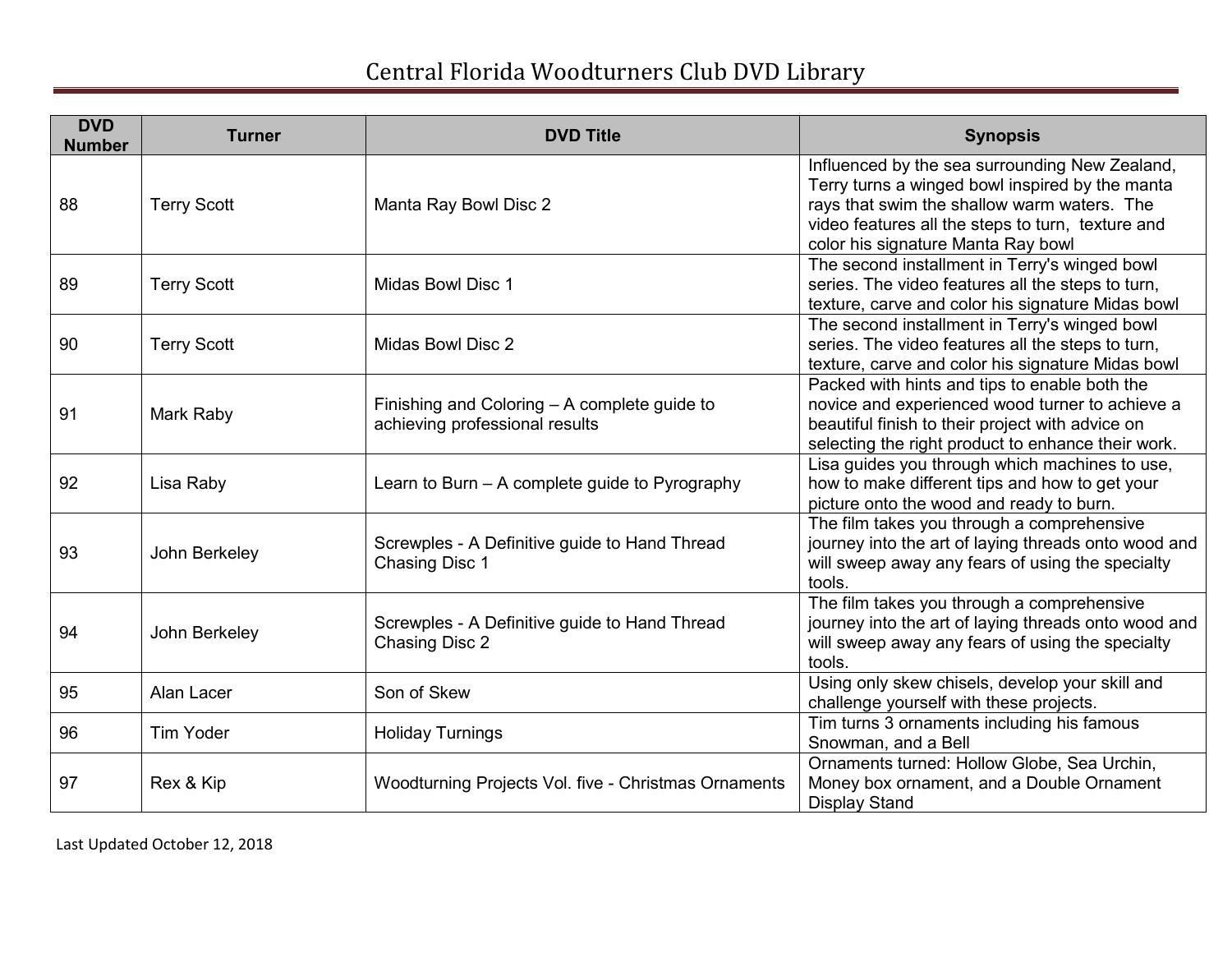| <b>DVD</b><br><b>Number</b> | <b>Turner</b>                    | <b>DVD Title</b>                                                          | <b>Synopsis</b>                                                                                                                                                                                                                                                                     |
|-----------------------------|----------------------------------|---------------------------------------------------------------------------|-------------------------------------------------------------------------------------------------------------------------------------------------------------------------------------------------------------------------------------------------------------------------------------|
| 98                          | Cindy Drozda & David<br>Nittmann | Left Brain / Right Brain - Developing Signature<br><b>Artwork</b>         | Like all artists, Cindy & David have struggled with<br>their inadequacies and abilities. On this DVD they<br>share insights they have gained as they continue to<br>develop as artists                                                                                              |
| 99                          | Ashley Harwood                   | Sea Urchin Ornaments                                                      | With this DVD, Ashley Harwood offers a step-by-<br>step guide for making an elegant turned sea urchin<br>ornament                                                                                                                                                                   |
| 100                         | John Jordan                      | John Jordan on Woodturning: The Aesthetics &<br><b>Properties of Wood</b> | With this 2 DVD set John covers; How to use grain<br>and color for effect; Why wood cracks and how to<br>prevent it; Dealing with wood movement; and<br>more.                                                                                                                       |
| 101                         | John Jordan                      | John Jordan on Woodturning: The Aesthetics &<br>Properties of Wood        | With this 2 DVD set John covers; How to use grain<br>and color for effect; Why wood cracks and how to<br>prevent it; Dealing with wood movement; and<br>more.                                                                                                                       |
| 102                         | Cindy Drozda                     | <b>Elegant Finials</b>                                                    | On this DVD, she shares her finial turning process.<br>Follow along as Cindy designs a lid for one of her<br>vessels. She show and explains her design<br>strategy, the basic spindle cuts, her Finial Turning<br>technique, the tools she uses and her gouge<br>sharpening method. |
| 103                         | Rex & Kip                        | <b>Turning Pens</b>                                                       | Topics covered: Fundamentals of pen making;<br>making the basic slimline pen; 2 design variations<br>to the slimline; tools and usage; adhesives; and<br>materials used for pen making.                                                                                             |
| 104                         | Rex & Kip                        | <b>Woodturning Christmas Ornaments</b>                                    | In volume 5 of their Woodturning Projects video<br>series, Rex Burningham and Kip Christensen team<br>up with Dick Sing to give detailed instruction on<br>how to turn three Christmas ornaments and an<br>ornament stand.                                                          |
| 105                         | <b>Glenn Lucas</b>               | Mastering Woodturning - Sharpening Techniques                             |                                                                                                                                                                                                                                                                                     |
| 106                         | <b>Glenn Lucas</b>               | Mastering Woodturning - Tools and Techniques                              |                                                                                                                                                                                                                                                                                     |
| 107                         | <b>Glenn Lucas</b>               | Mastering Woodturning - Bowl Turning Techniques                           |                                                                                                                                                                                                                                                                                     |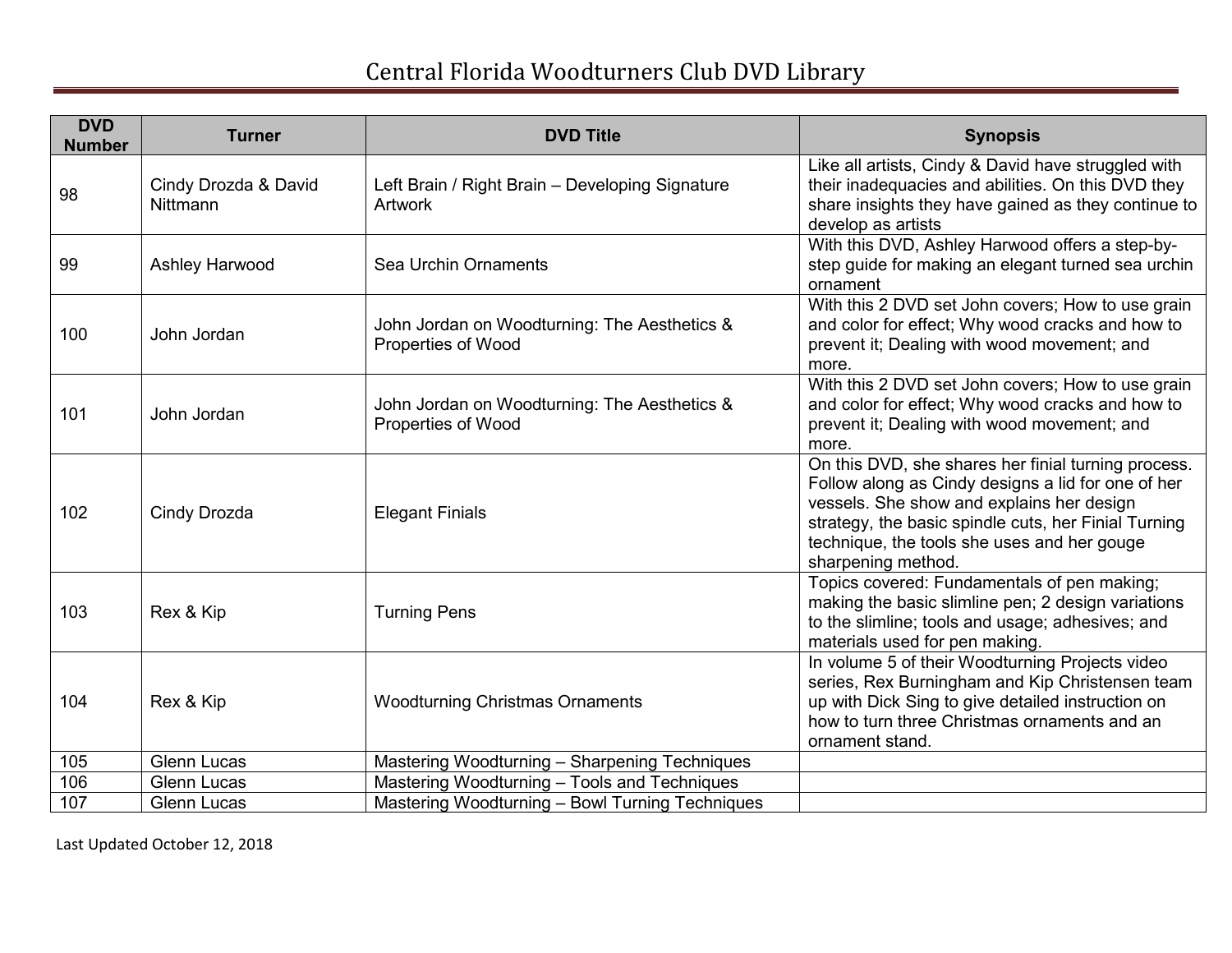| <b>DVD</b><br><b>Number</b> | <b>Turner</b>           | <b>DVD Title</b>                                                                    | <b>Synopsis</b>                                                                                                                                                                                                                                                                                                                                                                                                                                                                                                                                           |
|-----------------------------|-------------------------|-------------------------------------------------------------------------------------|-----------------------------------------------------------------------------------------------------------------------------------------------------------------------------------------------------------------------------------------------------------------------------------------------------------------------------------------------------------------------------------------------------------------------------------------------------------------------------------------------------------------------------------------------------------|
| 108                         | <b>Malcolm Tibbetts</b> | Volume Four - Functional Projects - Lessons in<br><b>Segmented Woodturning</b>      | Eight projects are profiled. They are: an outdoor<br>birdhouse, picture frames, an oil lamp,<br>paperweights, salt and pepper shakers, a wine<br>cooler, ice cream scoops, and a unique type of<br>baby rattle.                                                                                                                                                                                                                                                                                                                                           |
| 109                         | <b>Malcolm Tibbetts</b> | Volume Five - More Functional Projects - Lessons in<br><b>Segmented Woodturning</b> | The projects are: a child's stacking toy, mass-<br>produced desk clocks, a very unique set of candle<br>holders, kaleidoscopes, a salad bowl set, serving<br>bowls using leftovers, a banksia pod bracelet, and<br>belt buckle with inter-changeable components.                                                                                                                                                                                                                                                                                          |
| 110                         | <b>Malcolm Tibbetts</b> | Volume Six - Special Boxes - Lessons in Segmented<br>Woodturning                    | These boxes are indeed special. The first one is a<br>"segmented" version of Allan Batty's famous<br>"Secret Box". The construction will challenge your<br>turning skills. The second project is based upon the<br>"Cryptex" container that was featured in the movie<br>and book, "The Da Vinci Code". This is a challenge<br>to create and it can be a challenge for your friends<br>to open.                                                                                                                                                           |
| 111                         | <b>Malcolm Tibbetts</b> | Volume Seven - Jewelry - Lessons in Segmented<br>Woodturning                        | In this DVD, I present over 20 different styles of<br>jewelry. Most items can be created with minimal<br>turning and woodworking skills; although, there are<br>a few techniques that will challenge even the very<br>experienced segmenter. There are many types of<br>earrings, three very different styles of bracelets,<br>belt buckles, bolo ties, and a couple of unique<br>necklaces. Even if you are not interested in jewelry<br>making, I think most segmenters will find<br>techniques that they can incorporate into other<br>styles of work. |
| 112                         | <b>Alan Stirt</b>       | Open Bowl Turning-Balancing the Grain                                               | "Twice Turned Bowl" Basics-Turning a bowl from<br>Green wood-Drying and finishing-tools, techniques,<br>safety-"Grain Balancing.                                                                                                                                                                                                                                                                                                                                                                                                                          |
| 113                         | Alan Stirt              | Turning and Carving a Square Platter                                                | Turning-Carving-Milk Painting Techniques-Tools<br>and sharpening-Finishing                                                                                                                                                                                                                                                                                                                                                                                                                                                                                |